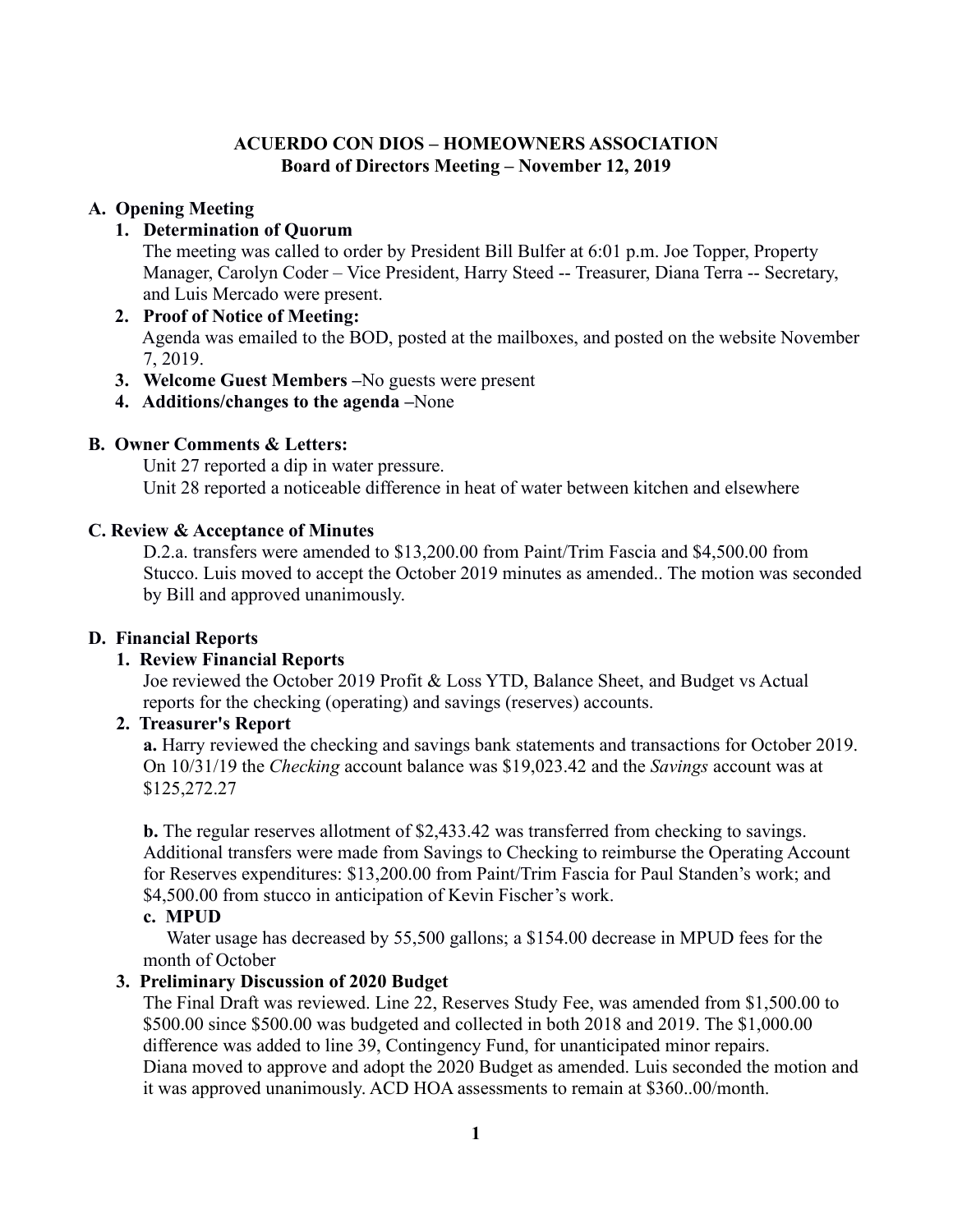*Members can view this initial 2020 Budget Draft on the "documents" page of [www.acdhoanewsdesk.info](http://www.acdhoanewsdesk.info/)*

*Financial records are available for membership to review by appointment*

# **E. Reserves Study Recommendations 2017-19**

- **1. Development Name Monument:** Kevin Fischer's due on-site by the end of November.
- **2. Entrance Pillars:** Kevin Fischer's due on-site by the end of November.
- **3. Exterior Lights**—Carolyn reported the flood light at the end of the last car port is out. Harry to address.
- **4. Paint: carports, patio fences, rails, and window trim** Casey is willing to paint but has declined patio fence repairs. Joe is contacting another provider to complete the fence repairs.
- **5. Asphalt Repairs/Seal Coat/Stripping** Postponed until next season
- **6. Concrete curbs and Valley Gutters** Pending Casey's schedule.

# **F. Old Business**

### **1. Maintenance Grounds Review**

### **a. Pool Pump and Drain**

Pump has been serviced. Replacement of drain cover is pending.

### **b. Cat litter disposal**

No further issues.

#### **c. Abandoned Vehicle**

Vehicle was removed by lender.

### **d. Faucet leaks**

Joe is seeking bids

# **e. Other Issues**

Gutters were cleaned by Tristin Davis through PrideStaff No other issues were brought to the Board's attention.

# **2. Termite Inspection Report**

Paul is currently finishing repairs to unit 29 and will move on to unit 19 as time allows. Harry reported that Paul's repairs in July came to a total of \$15,020.00. Paul's repairs this Fall came to a total of \$27,337.82 for a year-end total of \$42,357.82.

Board to review Termite Inspection Report in January to determine future work.

# **3. Unit 4 Patio fence repair**

Pending Kevin Fischer's schedule.

# **4. Roof Leaks**

All reported roof leaks have been repaired by Paul Standen

# **5. Stucco Repairs – Units 1-4**

Kevin Fischer's due on-site by the end of November.